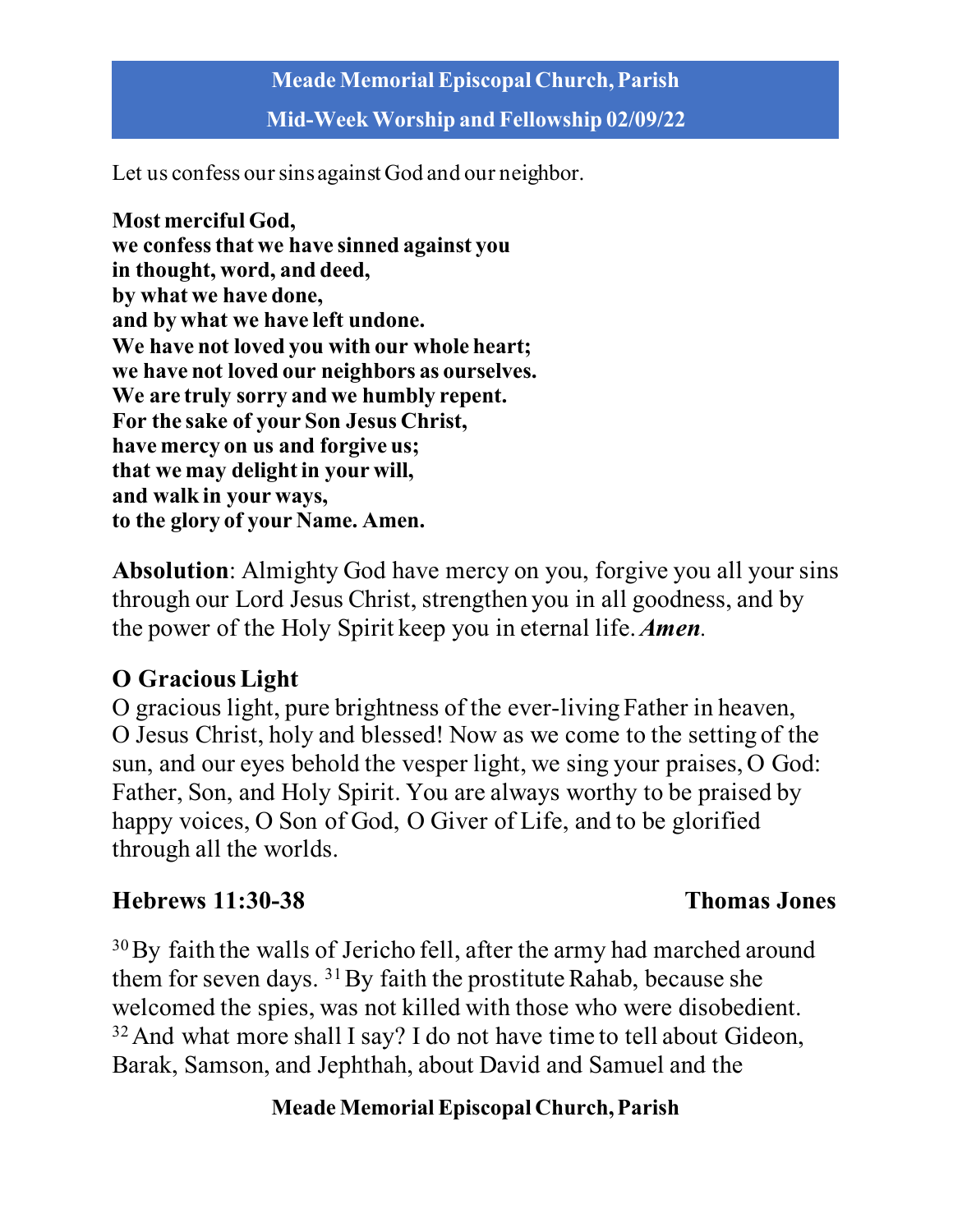# **Meade Memorial Episcopal Church, Parish Mid-Week Worship and Fellowship 02/09/22**

prophets, 33who through faith conquered kingdoms, administered justice, and gained what was promised; who shut the mouths of lions, <sup>34</sup> quenched the fury of the flames, and escaped the edge of the sword; whose weakness was turned to strength; and who became powerful in battle and routed foreign armies. 35 Women received back their dead, raised to life again. There were others who were tortured, refusing to be released so that they might gain an even better resurrection.<sup>36</sup> Some faced jeers and flogging, and even chains and imprisonment. 37They were put to death by stoning; they were sawed in two; they were killed by the sword. They went about in sheepskins and goatskins, destitute, persecuted, and mistreated—38 the world was not worthy of them. They wandered in deserts and mountains, living in caves and in holes in the ground.

# **The Psalm 24 Angela King**

- <sup>1</sup> The earth is the LORD's, and everything in it, the world, and all who live in it;
- <sup>2</sup> for he founded it on the seas and established it on the waters.
- <sup>3</sup> Who may ascend the mountain of the LORD? Who may stand in his holy place?
- <sup>4</sup> The one who has clean hands and a pure heart, who does not trust in an idol or swear by a false god.
- <sup>5</sup> They will receive blessing from the LORD and vindication from God their Savior.
- <sup>6</sup> Such is the generation of those who seek him, who seek your face, God of Jacob.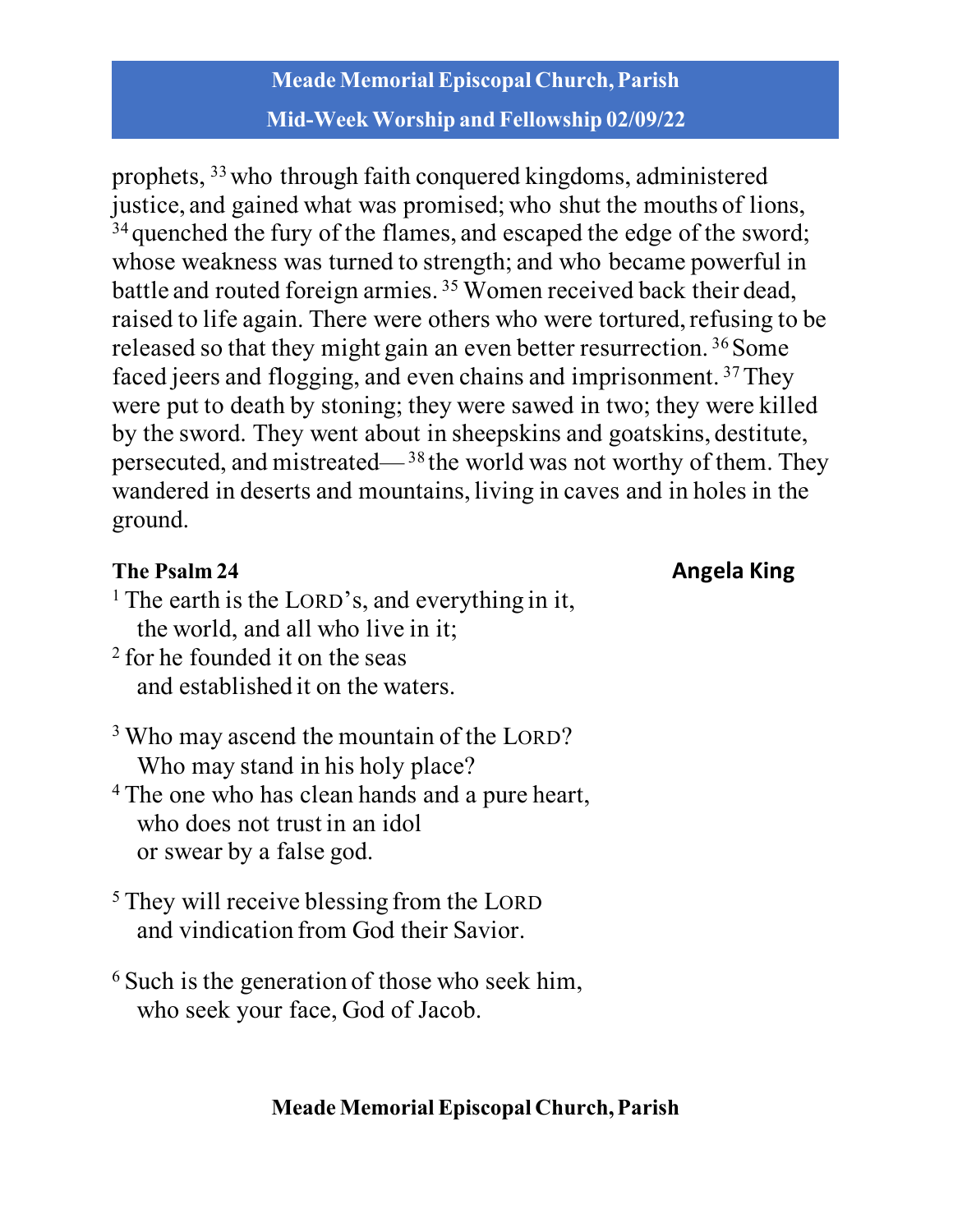#### **Mid-Week Worship and Fellowship 02/09/22**

<sup>7</sup> Lift up your heads, you gates; be lifted up, you ancient doors, that the King of glory may come in. <sup>8</sup> Who is this King of glory? The LORD strong and mighty, the LORD mighty in battle. <sup>9</sup> Lift up your heads, you gates; lift them up, you ancient doors, that the King of glory may come in. 10Who is he, this King of glory? The LORD Almighty he is the King of glory.

#### **Glory be to the father, and to the Son and the Holy Ghost, as it was in the beginning, is now and forever**

#### **2 Corinthians 6:4-10 Dolores** Johnson

<sup>4</sup>But as servants of God we have commended ourselves in every way: through great endurance, in afflictions, hardships, calamities, 5 beatings, imprisonments, riots, labors, sleepless nights, hunger; 6 by purity, knowledge, patience, kindness, holiness of spirit, genuine love,  $\frac{7}{7}$  truthful speech, and the power of God; with the weapons of righteousness for the right hand and for the left; <sup>8</sup> in honor and dishonor, in ill repute and good repute. We are treated as impostors, and yet are true;  $9$  as unknown, and yet are well known; as dying, and see—we are alive; as punished, and yet not killed; 10 as sorrowful, yet always rejoicing; as poor, yet making many rich; as having nothing, and yet possessing everything.

*Priest: The Lord be with you. And also with you.*

Let us pray.

**Our Father in heaven, hallowed be your Name, your kingdom come,**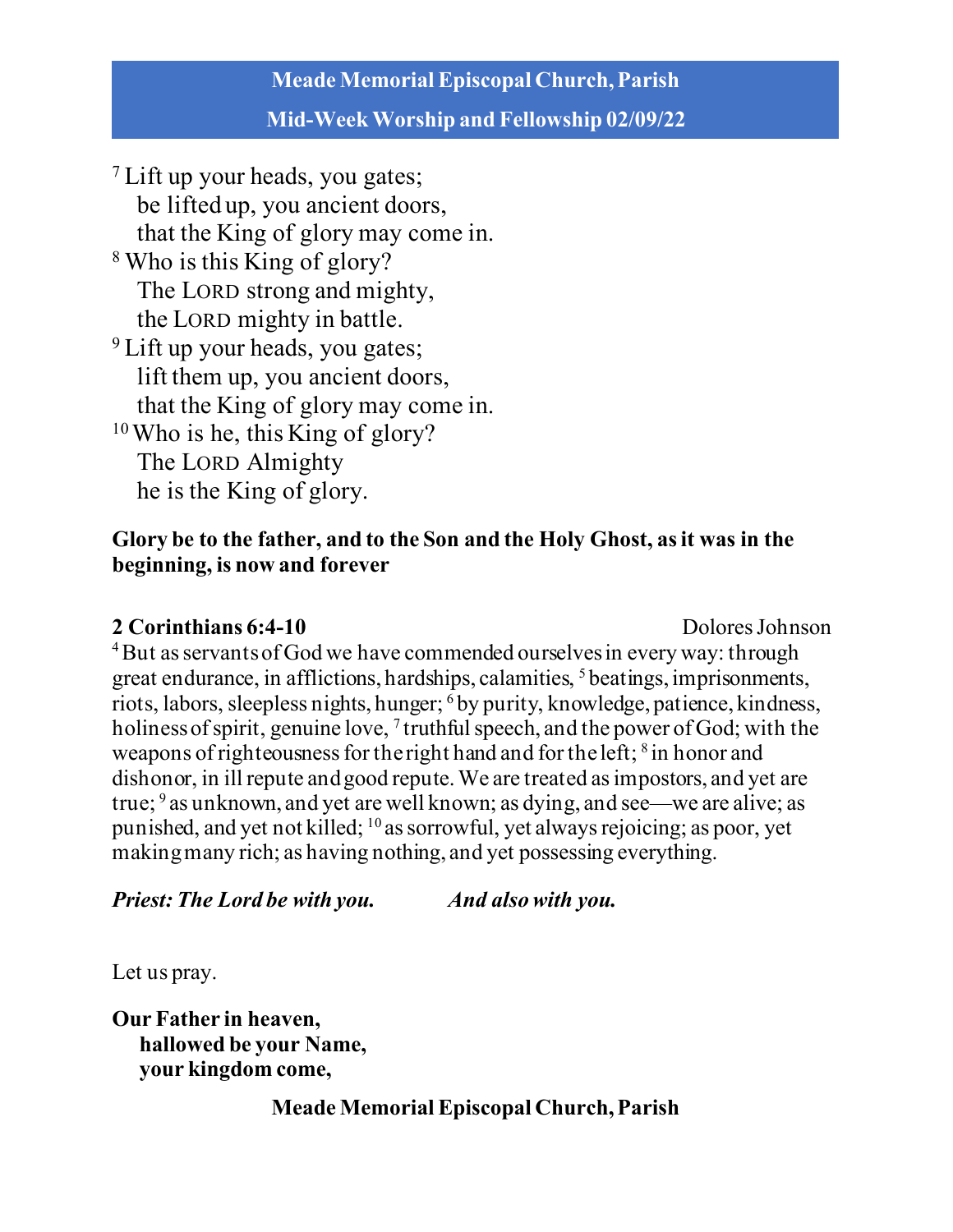#### **Mid-Week Worship and Fellowship 02/09/22**

 **your will be done, on earth as in heaven. Give us today our daily bread. Forgive us our sins as we forgive those who sin against us. Save us from the time of trial, For the kingdom, the power, and the glory are yours, now and forever. Amen.**

That this evening may be holy, good, and peaceful, *We entreat you, O Lord.*

That your holy angels may lead us in paths of peace and goodwill, *We entreat you, O Lord.* 

That we may be pardoned and forgiven for our sins and offenses, *We entreat you, O Lord.* 

That there may be peace to your Church and to the whole world, *We entreat you, O Lord.* 

That we may depart this life in your faith and fear, and not be condemned before the great judgment seat of Christ, *We entreat you, O Lord.* 

That we may be bound together by your Holy Spirit in the communion of all your saints, entrusting one another and all our life to Christ, *We entreat you,* 

O God, the King eternal, whose light divides the day from the night and turns the shadow of death into the morning: Drive far from us all wrong desires, incline our hearts to keep your law, and guide our feet into the way of peace; that, having done your will with cheerfulness while it was day, we may, when night comes, rejoice to give you thanks through JesusChrist our Lord. *Amen.*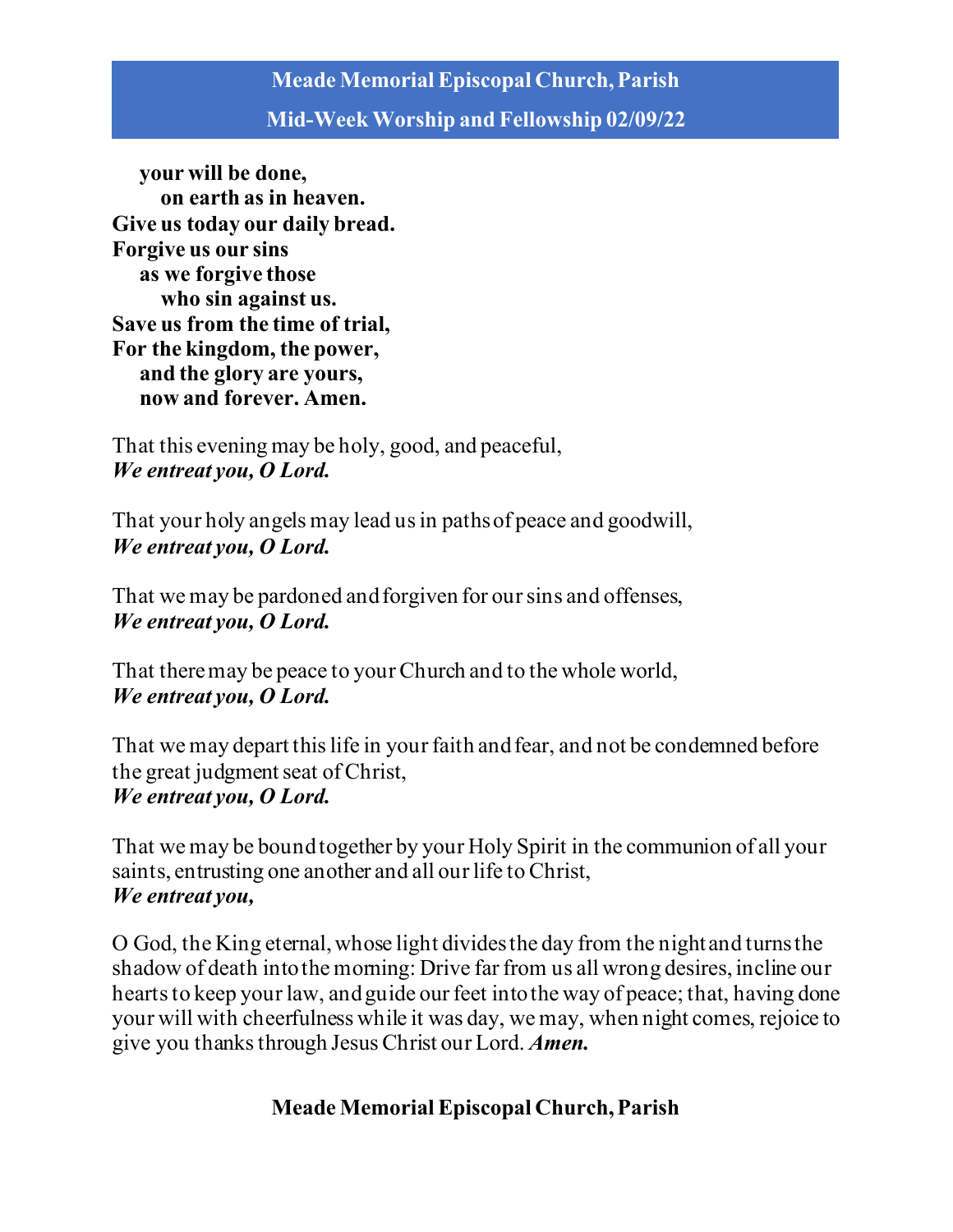# **A Collect for the Human family**

O God, you made us in your own image and redeemed us through Jesus your Son: Look with compassion on the whole human family; take away the arrogance and hatred which infect our hearts; break down the walls that separate us; unite us in bonds of love; and work through our struggle and confusion to accomplish your purposes on earth; that, in your good time, all nations and races may serve you in harmony around your heavenly throne; through Jesus Christ our Lord. *Amen.*

# **A Collect for People of Earth**

O God, you have made of one blood all the peoples of the earth, and sent your blessed Son to preach peace to those who are far off and to those who are near: Grant that people everywhere may seek after you and find you; bring the nations into your fold; pour out your Spirit upon all flesh; and hasten the coming of your kingdom; through Jesus Christ our Lord. *Amen.*

# **A Collect for COVID-19**

Almighty God, we entrust all who have been affected by the outbreak of COVID-19, all who will be affected, all who care for them, and all who are dear to us to your never-failing care and love, for this life and for the life to come, knowing that you are already doing for all of us more than we could ever imagine or pray for; through Jesus Christ our Lord. *Amen.*

## **A Collect for Peace**

Most holy God, the source of all good desires, all right judgements, and all just works: Give to us, your servants, that peace which the world cannot give, so that our minds may be fixed on the doing of your will, and that we, being delivered from the fear of all enemies, may live in peace and quietness; through the mercies of Christ Jesus our Savior. *Amen.*

## **A Collect for Aid against Perils**

Be our light in the darkness, O Lord, and in your great mercy defend us from all perils and dangers of this night, for the love of your only Son, our Savior Jesus Christ. *Amen.*